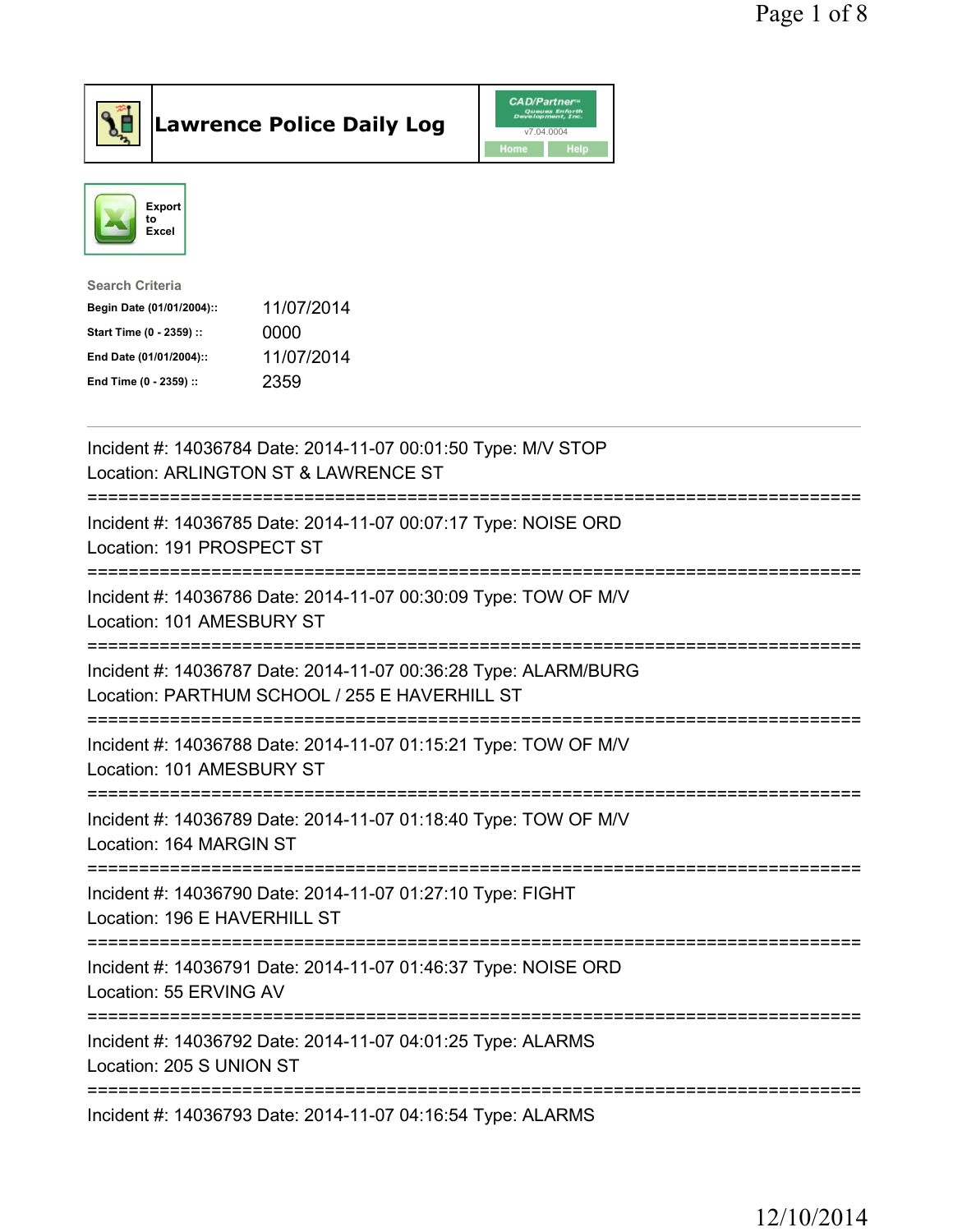Location: 10 EMBANKMENT RD =========================================================================== Incident #: 14036794 Date: 2014-11-07 04:17:02 Type: UNKNOWN PROB Location: 479 S BROADWAY #5 FL 1 =========================================================================== Incident #: 14036795 Date: 2014-11-07 05:34:25 Type: AUTO ACC/NO PI Location: BLAKELIN ST =========================================================================== Incident #: 14036796 Date: 2014-11-07 07:44:21 Type: TOW OF M/V Location: 105 E PLEASANT ST =========================================================================== Incident #: 14036797 Date: 2014-11-07 08:08:26 Type: THREATS Location: MCDONALDS / 50 BROADWAY =========================================================================== Incident #: 14036798 Date: 2014-11-07 08:24:32 Type: LARCENY/PAST Location: 72 BOWDOIN ST =========================================================================== Incident #: 14036799 Date: 2014-11-07 08:49:23 Type: SUS PERS/MV Location: 430 ESSEX ST =========================================================================== Incident #: 14036800 Date: 2014-11-07 08:54:59 Type: ALARMS Location: LESLIE FERRERA INSURANCE / 645 BROADWAY =========================================================================== Incident #: 14036801 Date: 2014-11-07 08:56:18 Type: WARRANT SERVE Location: 77 BAILEY ST =========================================================================== Incident #: 14036802 Date: 2014-11-07 09:14:49 Type: CK WELL BEING Location: 72 MT VERNON ST =========================================================================== Incident #: 14036803 Date: 2014-11-07 09:15:22 Type: MEDIC SUPPORT Location: 284 ANDOVER ST =========================================================================== Incident #: 14036804 Date: 2014-11-07 09:16:20 Type: MAN DOWN Location: MCDONALDS / 50 BROADWAY =========================================================================== Incident #: 14036805 Date: 2014-11-07 09:22:21 Type: PARK & WALK Location: COMMON ST =========================================================================== Incident #: 14036806 Date: 2014-11-07 09:22:46 Type: PARK & WALK Location: COMMON ST =========================================================================== Incident #: 14036808 Date: 2014-11-07 09:31:45 Type: DOMESTIC/PROG Location: 220 MERRIMACK ST #627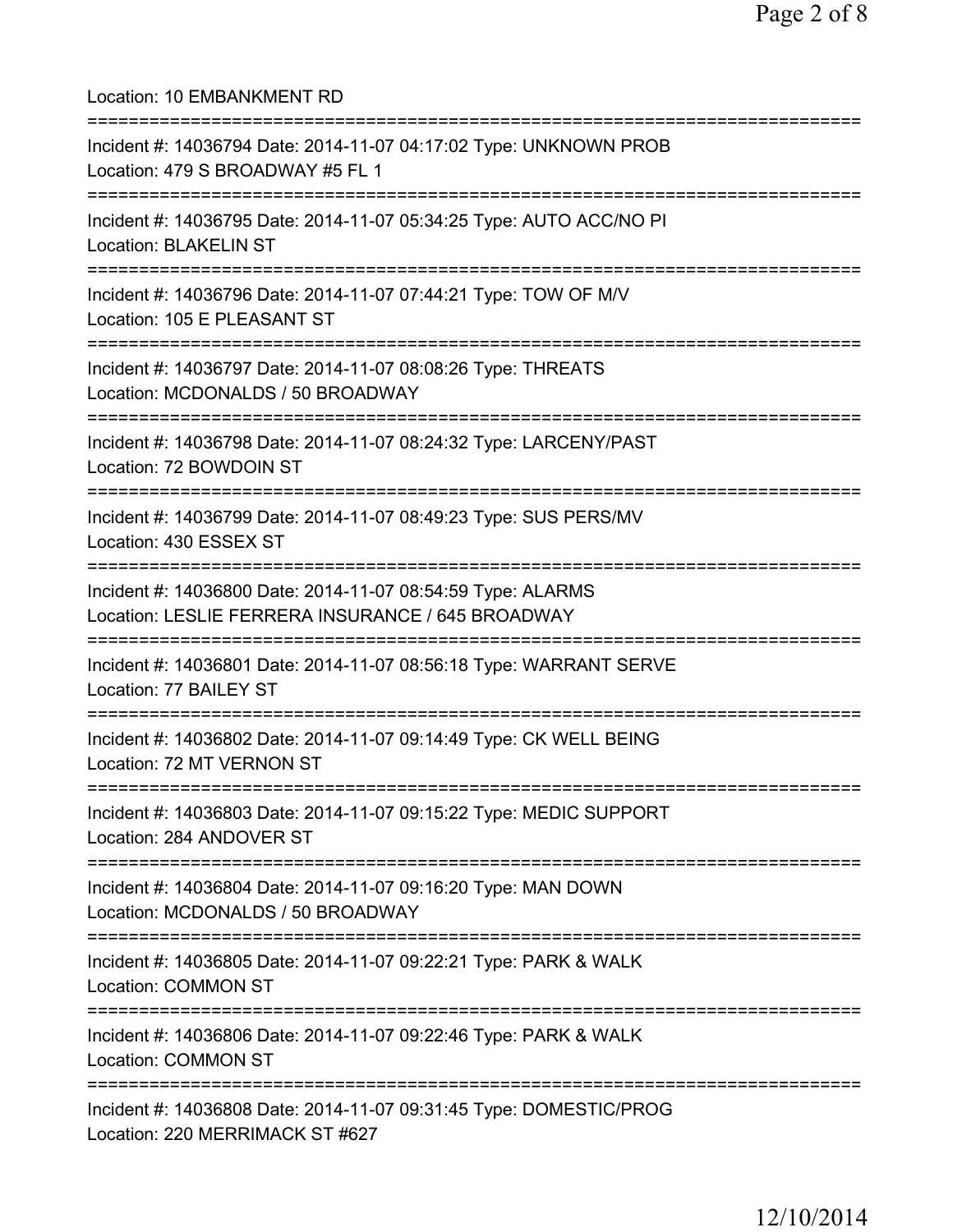| Incident #: 14036807 Date: 2014-11-07 09:32:20 Type: STOL/MV/PAS<br>Location: 270 E HAVERHILL ST<br>=======================           |
|---------------------------------------------------------------------------------------------------------------------------------------|
| Incident #: 14036809 Date: 2014-11-07 09:33:49 Type: SUS PERS/MV<br>Location: 153 EXCHANGE ST                                         |
| Incident #: 14036810 Date: 2014-11-07 09:35:23 Type: UNATENEDCHILD<br>Location: 50 COMMON ST                                          |
| Incident #: 14036811 Date: 2014-11-07 09:43:37 Type: M/V STOP<br>Location: LAWRENCE ST & LEXINGTON ST<br>=======================      |
| Incident #: 14036812 Date: 2014-11-07 09:58:34 Type: INVESTIGATION<br>Location: 2 APPLETON ST                                         |
| ==================<br>Incident #: 14036813 Date: 2014-11-07 10:06:59 Type: GENERAL SERV<br>Location: 7 EASTON ST                      |
| Incident #: 14036814 Date: 2014-11-07 10:12:46 Type: KEEP PEACE<br>Location: 238 ESSEX ST                                             |
| Incident #: 14036815 Date: 2014-11-07 10:14:23 Type: B&E/PAST<br>Location: 29 SHERIDAN ST                                             |
| Incident #: 14036816 Date: 2014-11-07 10:18:02 Type: GENERAL SERV<br>Location: 358 HAMPSHIRE ST #1                                    |
| Incident #: 14036817 Date: 2014-11-07 10:28:46 Type: B&E/MV/PAST<br>Location: 53 EUTAW ST                                             |
| .-------------------------------<br>Incident #: 14036818 Date: 2014-11-07 10:34:56 Type: M/V STOP<br>Location: APPLETON ST & ESSEX ST |
| Incident #: 14036819 Date: 2014-11-07 10:54:28 Type: SUS PERS/MV<br>Location: WEST ST                                                 |
| Incident #: 14036820 Date: 2014-11-07 10:56:40 Type: M/V STOP<br>Location: 31 JACKSON ST                                              |
| Incident #: 14036821 Date: 2014-11-07 11:20:01 Type: MAN DOWN<br>Location: 135 LOWELL ST                                              |
|                                                                                                                                       |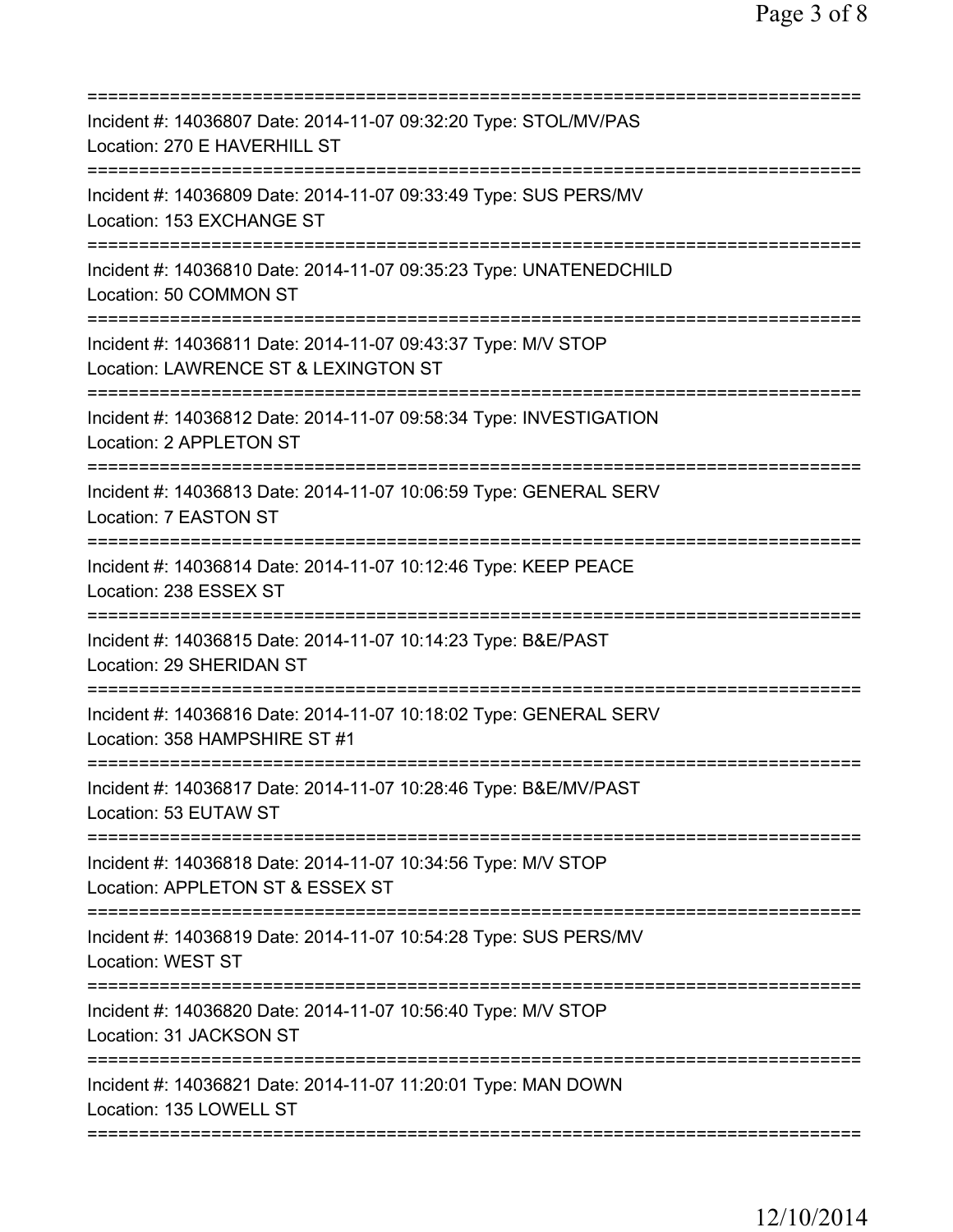| Incident #: 14036822 Date: 2014-11-07 11:23:04 Type: INVEST CONT<br>Location: 19 SPRINGFIELD ST                    |
|--------------------------------------------------------------------------------------------------------------------|
| Incident #: 14036823 Date: 2014-11-07 11:24:47 Type: RECOV/STOL/MV<br>Location: 96 WILLOW ST                       |
| Incident #: 14036824 Date: 2014-11-07 11:39:52 Type: SUS PERS/MV<br>Location: ANDOVER ST & BEACON ST               |
| Incident #: 14036826 Date: 2014-11-07 11:46:53 Type: LARCENY/PAST<br>Location: 72 BOWDOIN ST                       |
| Incident #: 14036825 Date: 2014-11-07 11:46:59 Type: TOW OF M/V<br>Location: 180 COMMON ST                         |
| Incident #: 14036827 Date: 2014-11-07 11:47:09 Type: TOW OF M/V<br>Location: FERRY ST & KATHERINE ST               |
| Incident #: 14036828 Date: 2014-11-07 11:56:51 Type: TOW OF M/V<br>Location: APPLETON ST & ESSEX ST                |
| Incident #: 14036829 Date: 2014-11-07 12:10:28 Type: TOW OF M/V<br>Location: APPLETON ST & ESSEX ST                |
| :============<br>Incident #: 14036830 Date: 2014-11-07 12:22:39 Type: ALARM/BURG<br>Location: 393 CHESTNUT ST #112 |
| Incident #: 14036831 Date: 2014-11-07 12:36:24 Type: MAL DAMAGE<br>Location: 57 WINTHROP AV                        |
| Incident #: 14036832 Date: 2014-11-07 12:40:42 Type: B&E/PAST<br>Location: 42 DURSO AV                             |
| Incident #: 14036833 Date: 2014-11-07 12:58:30 Type: 209A/SERVE<br>Location: 15 UNION ST                           |
| Incident #: 14036834 Date: 2014-11-07 13:02:03 Type: STOL/MV/PAS<br>Location: 670 S UNION ST                       |
| Incident #: 14036835 Date: 2014-11-07 13:14:21 Type: TOW OF M/V<br>Location: HAVERHILL ST & JACKSON ST             |
| Incident #: 14036836 Date: 2014-11-07 13:38:19 Type: LARCENY/PAST                                                  |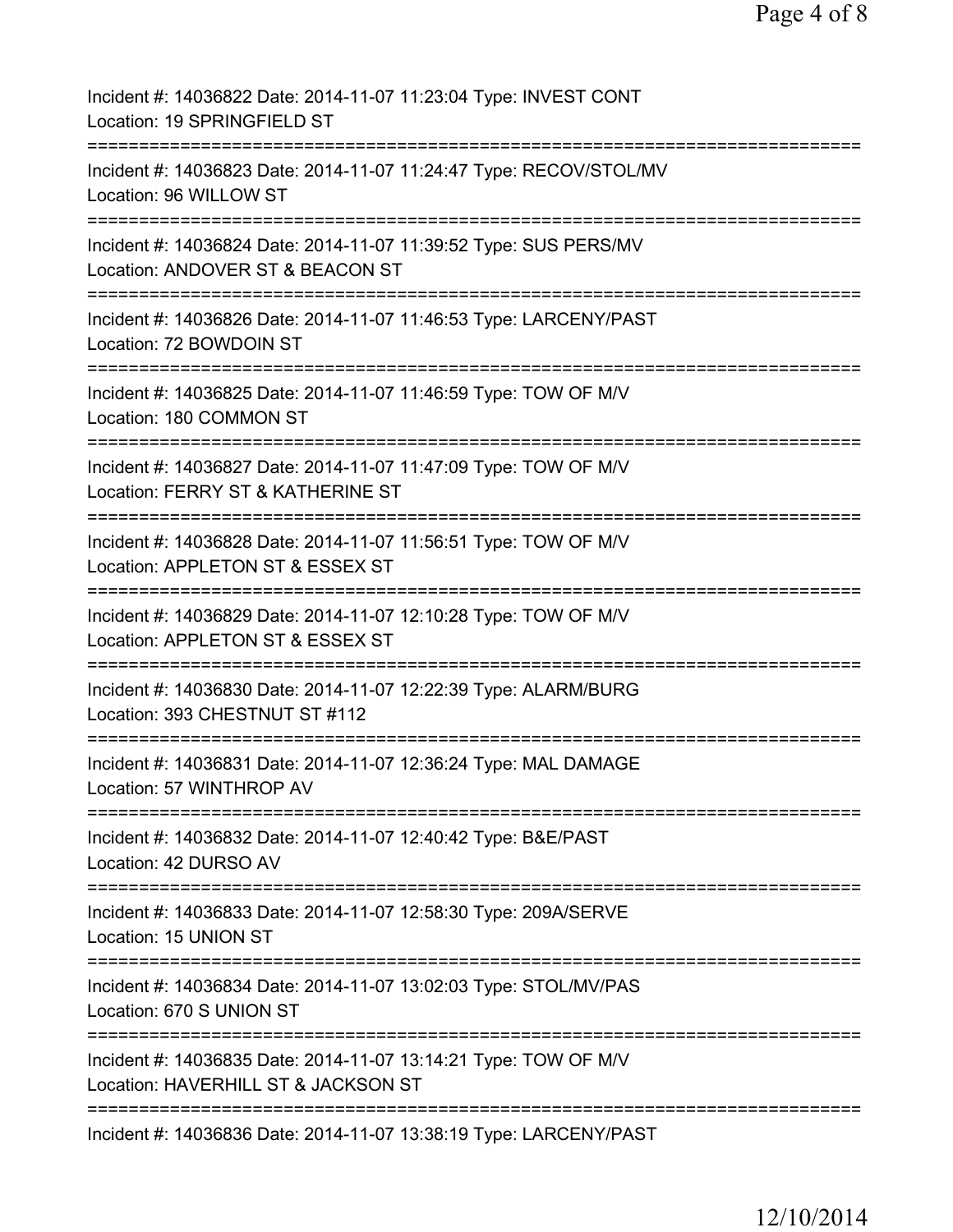| Location: 40 BELMONT ST                                                                                                                     |
|---------------------------------------------------------------------------------------------------------------------------------------------|
| Incident #: 14036837 Date: 2014-11-07 14:00:35 Type: UNWANTEDGUEST<br>Location: 6 AVON ST FL 2                                              |
| Incident #: 14036838 Date: 2014-11-07 14:23:05 Type: DRUG VIO<br>Location: SWAN & JACKSON ST                                                |
| Incident #: 14036840 Date: 2014-11-07 14:55:19 Type: AUTO ACC/NO PI<br>Location: BROOK ST & NEWBURY ST<br>======================            |
| Incident #: 14036839 Date: 2014-11-07 14:55:53 Type: TOW OF M/V<br>Location: 50 ESSEX ST                                                    |
| Incident #: 14036841 Date: 2014-11-07 14:59:51 Type: MEDIC SUPPORT<br>Location: 100 EXETER ST                                               |
| Incident #: 14036842 Date: 2014-11-07 15:07:27 Type: AUTO ACC/NO PI<br>Location: 133 WATER ST                                               |
| Incident #: 14036843 Date: 2014-11-07 15:09:48 Type: PARK & WALK<br><b>Location: COMMON ST</b>                                              |
| Incident #: 14036844 Date: 2014-11-07 15:20:13 Type: B&E/MV/PAST<br>Location: 51 ROLLINS ST                                                 |
| Incident #: 14036845 Date: 2014-11-07 15:21:10 Type: MAL DAMAGE<br>Location: 26 ORCHARD ST FL 1ST<br>====================================== |
| Incident #: 14036846 Date: 2014-11-07 15:37:53 Type: M/V STOP<br>Location: 89 S BROADWAY                                                    |
| Incident #: 14036847 Date: 2014-11-07 15:44:16 Type: AUTO ACC/NO PI<br>Location: FROST SCHOOL / 33 HAMLET ST                                |
| Incident #: 14036848 Date: 2014-11-07 15:51:30 Type: AUTO ACC/PI<br>Location: HAMPSHIRE ST & HAVERHILL ST                                   |
| Incident #: 14036849 Date: 2014-11-07 15:52:50 Type: WARRANT SERVE<br>Location: 50 BROADWAY                                                 |
| Incident #: 14036850 Date: 2014-11-07 15:56:15 Type: KEEP PEACE<br>Location: WEATHERBEE SCHOOL / 75 NEWTON ST                               |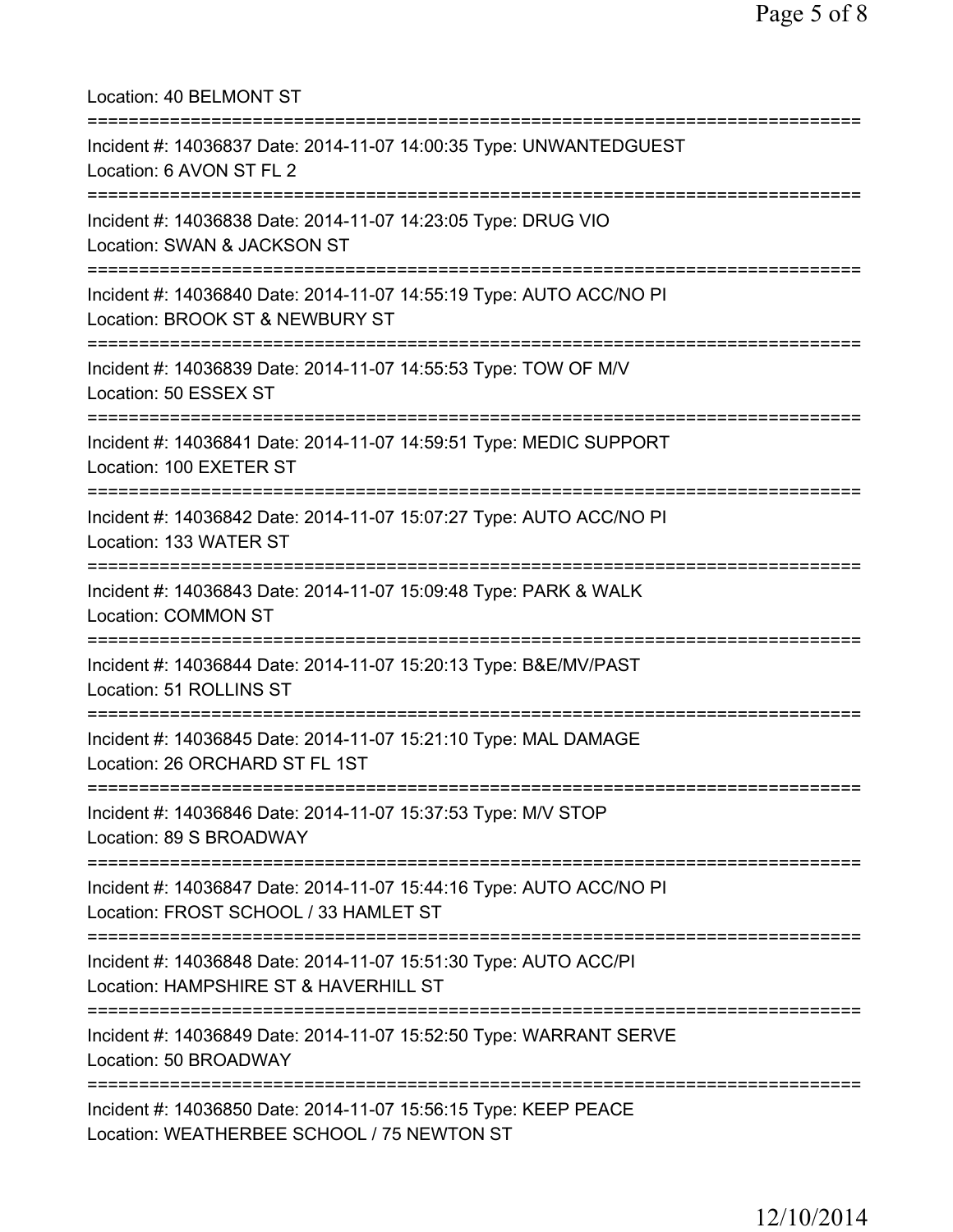| Incident #: 14036851 Date: 2014-11-07 16:14:53 Type: AUTO ACC/NO PI<br>Location: 25 BOEHM ST                                        |
|-------------------------------------------------------------------------------------------------------------------------------------|
| Incident #: 14036852 Date: 2014-11-07 17:12:28 Type: DEATH SUDDEN<br>Location: 198 ESSEX ST #203 FL 2                               |
| Incident #: 14036853 Date: 2014-11-07 17:48:03 Type: ALARM/HOLD<br>Location: RESD; DARLENE FERNANDEZ9789028024 / 34 JUNIPER ST FL 2 |
| Incident #: 14036854 Date: 2014-11-07 18:03:20 Type: KEEP PEACE<br>Location: 4 BASSWOOD ST #3 FL 3                                  |
| Incident #: 14036855 Date: 2014-11-07 18:17:53 Type: M/V STOP<br>Location: COMMON ST & HAMPSHIRE ST                                 |
| Incident #: 14036857 Date: 2014-11-07 18:33:37 Type: SUS PERS/MV<br>Location: 133 MARGIN ST                                         |
| Incident #: 14036856 Date: 2014-11-07 18:34:48 Type: UNWANTEDGUEST<br>Location: 184 MAPLE ST                                        |
| Incident #: 14036858 Date: 2014-11-07 18:54:26 Type: ROBBERY ARMED<br>Location: 62 JORDAN ST                                        |
| Incident #: 14036859 Date: 2014-11-07 19:13:42 Type: INVEST CONT<br>Location: 10 E HAVERHILL ST                                     |
| Incident #: 14036860 Date: 2014-11-07 19:38:16 Type: DOMESTIC/PAST<br>Location: 490 HAMPSHIRE ST #606 FL 6                          |
| ================================<br>Incident #: 14036861 Date: 2014-11-07 19:40:01 Type: NOISE ORD<br>Location: 220 CANAL ST #230   |
| Incident #: 14036862 Date: 2014-11-07 19:55:02 Type: SEX OFF. PAST<br>Location: 281 SALEM ST FL 1                                   |
| Incident #: 14036863 Date: 2014-11-07 20:33:04 Type: UNATENEDCHILD<br>Location: DEMOULAS MARKET / 700 ESSEX ST                      |
| Incident #: 14036865 Date: 2014-11-07 20:52:58 Type: GENERAL SERV<br>Location: 22 FOWLER ST FL 2                                    |
|                                                                                                                                     |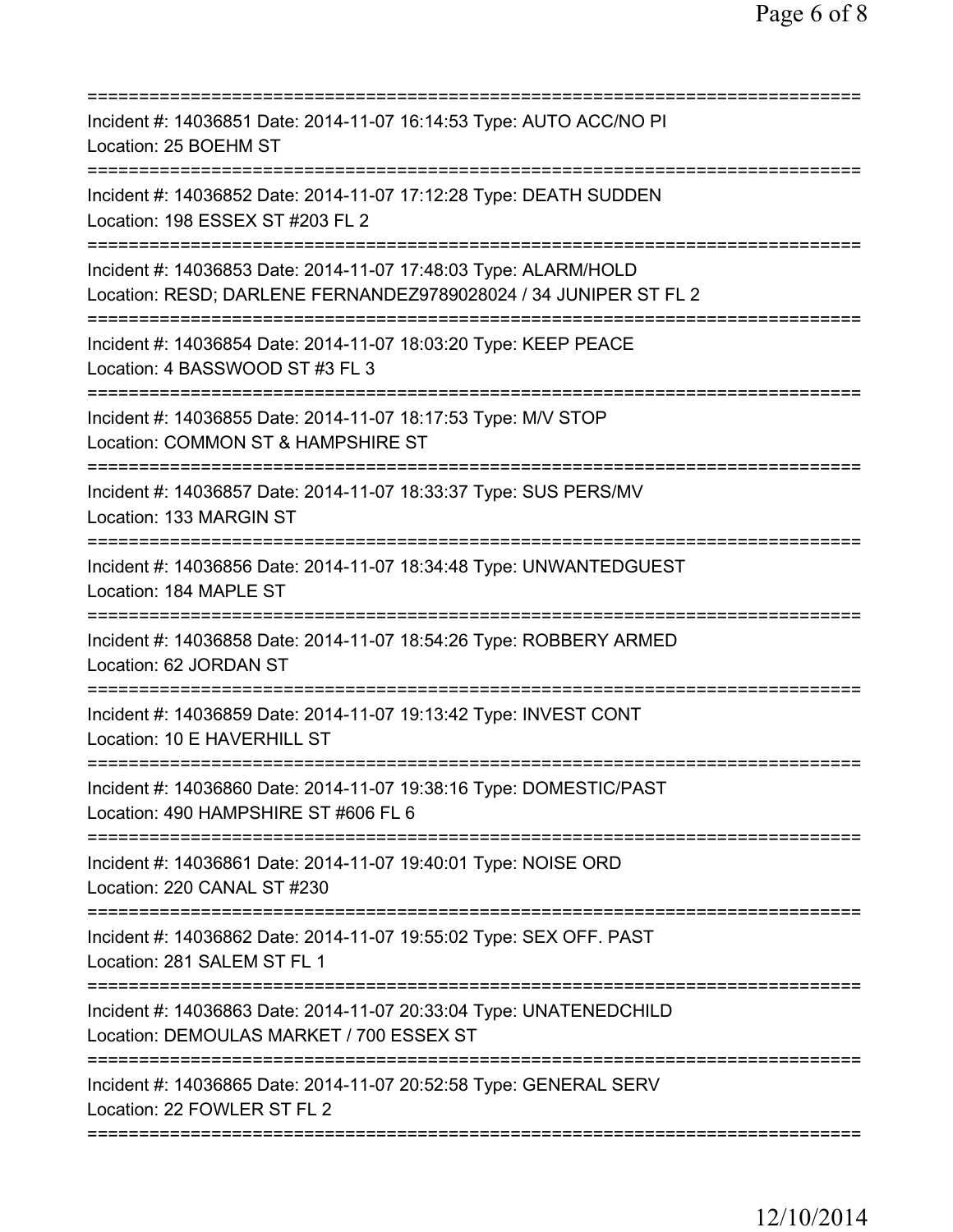| Incident #: 14036864 Date: 2014-11-07 20:58:48 Type: M/V STOP<br>Location: MR TUX / 59 MERRIMACK ST                                   |
|---------------------------------------------------------------------------------------------------------------------------------------|
| Incident #: 14036866 Date: 2014-11-07 21:36:39 Type: DISTURBANCE<br>Location: 169 HAVERHILL ST #8 FL 3                                |
| Incident #: 14036867 Date: 2014-11-07 22:17:46 Type: WARRANT SERVE<br>Location: 24 MARGIN ST                                          |
| Incident #: 14036868 Date: 2014-11-07 22:26:09 Type: FIGHT<br>Location: BERKELEY ST & JACKSON ST<br>==========================        |
| Incident #: 14036869 Date: 2014-11-07 22:29:19 Type: SUS PERS/MV<br>Location: HAVERHILL ST & LAWRENCE ST<br>:======================== |
| Incident #: 14036870 Date: 2014-11-07 22:34:02 Type: NOISE ORD<br>Location: 22 CHARDON ST FL 1                                        |
| Incident #: 14036871 Date: 2014-11-07 22:36:59 Type: ALARM/BURG<br>Location: GO ONE DOLLAR / 73 WINTHROP AV                           |
| Incident #: 14036872 Date: 2014-11-07 22:57:43 Type: ALARM/BURG<br>Location: THE PARTHUM SCHOOL / 258 E HAVERHILL ST                  |
| Incident #: 14036874 Date: 2014-11-07 23:02:28 Type: MISSING PERS<br>Location: 51 ESSEX ST                                            |
| Incident #: 14036873 Date: 2014-11-07 23:08:11 Type: NOISE ORD<br>Location: AVON ST & BRUCE ST                                        |
| Incident #: 14036875 Date: 2014-11-07 23:09:21 Type: DISTURBANCE<br>Location: LAWRENCE ST & MYRTLE ST                                 |
| Incident #: 14036876 Date: 2014-11-07 23:11:44 Type: AUTO ACC/UNK PI<br>Location: 3 DURSO AV                                          |
| Incident #: 14036877 Date: 2014-11-07 23:34:15 Type: M/V STOP<br>Location: 4 GROVE ST                                                 |
|                                                                                                                                       |

282 record(s)

{ call presslog("2014-11-07","0000","2014-11-07","2359") }